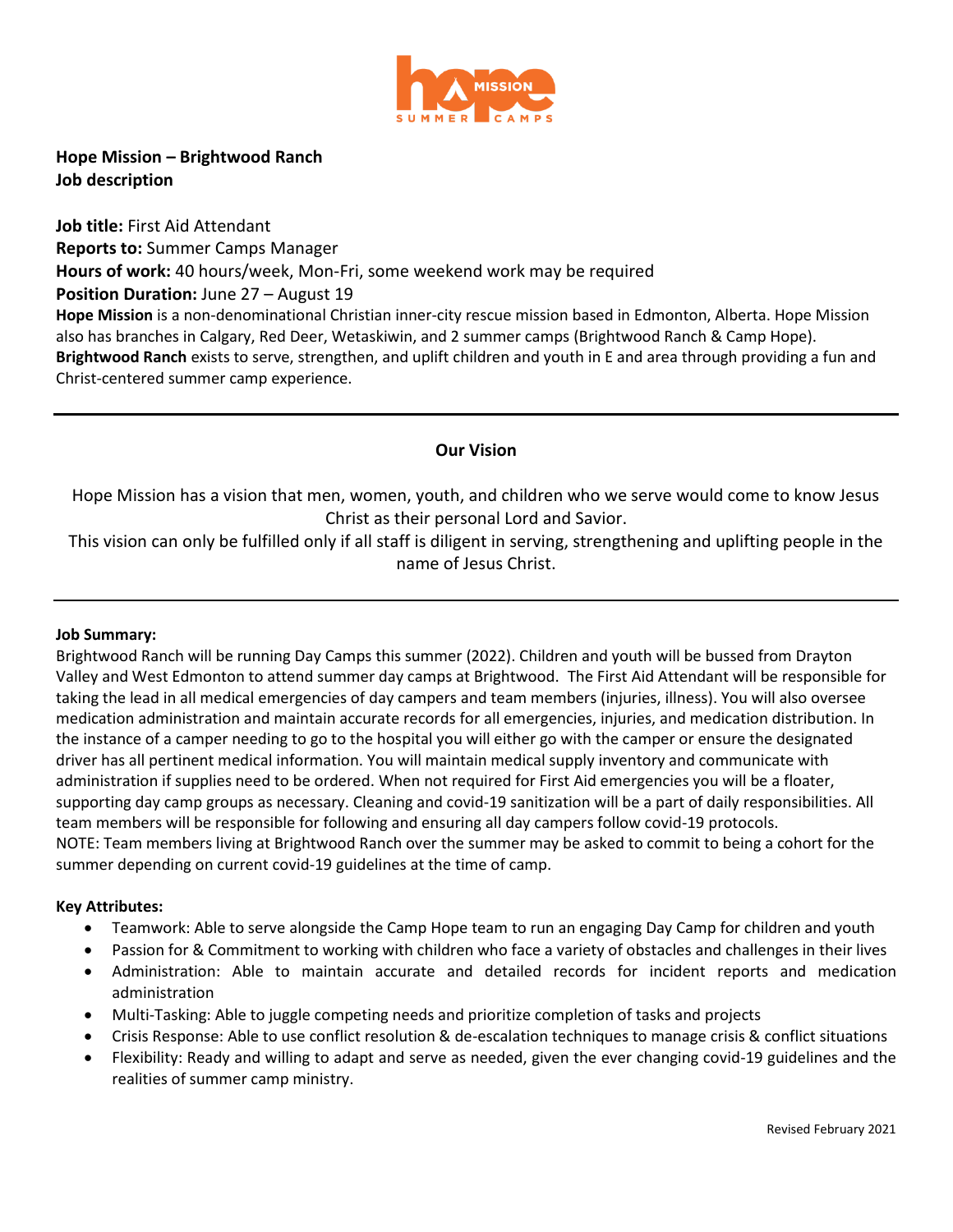

 Love for the outdoors: The majority of the Day Camp activities will be outdoors, so bring your hats and bug spray!

# **Main Duties and responsibilities:**

- Develop supportive mentoring relationships with day campers
- Ensure all team members are aware of camper allergies and health needs
- File camper medication forms
- Take the lead on medical emergencies and situations.
- Oversee medication administration and secure storage of all medications
- Maintain medical supply inventory
- Order supplies as needed
- Document all injuries, sickness, and medication distribution
- Communicate with the Camp Manager and parents as needed
- Supervise groups of children and youth ensuring the safety of all day campers
- Promote positive relationships and choices during day camp through effective behaviour management techniques
- Responsible for documentation of critical incidents
- Responsible for set up and clean-up of the camp
- Provide and serve snacks and meals for day campers
- Cleaning and sanitizing the camp (washrooms, etc)
- Follow all covid-19 protocols
- Other related tasks and duties as required

#### **Minimum Qualifications & Skills:**

- Experience working with children and youth
- Experience working with medical injuries and medication administration
- Excellent communicator
- Conflict resolution and verbal de-escalation skills
- Degree in Nursing or related education an asset
- Physically able to lift up to 50 lbs, run and play active sports and games with campers
- Class 5 Driver's License
- Standard First Aid certification is required

# **Other Requirements:**

- Being a Christian Organization we require our employees to be in agreement and sign the Hope Mission Statement of Faith ([http://hopemission.com/about-us/values\)](http://hopemission.com/about-us/values)
- **Must be legally entitled to work in Canada on a full-time basis.**
- Able to provide Criminal Record Check with a Vulnerable Sector Search and a Child Intervention Record Check
- A letter of reference from a ministry or church is an asset
- Adherence to Hope Mission's Policies and Procedures

# **To apply:**

 Submit a team member application online at the link below: https://hopemission.wufoo.com/forms/z1mc7ue10vko568/